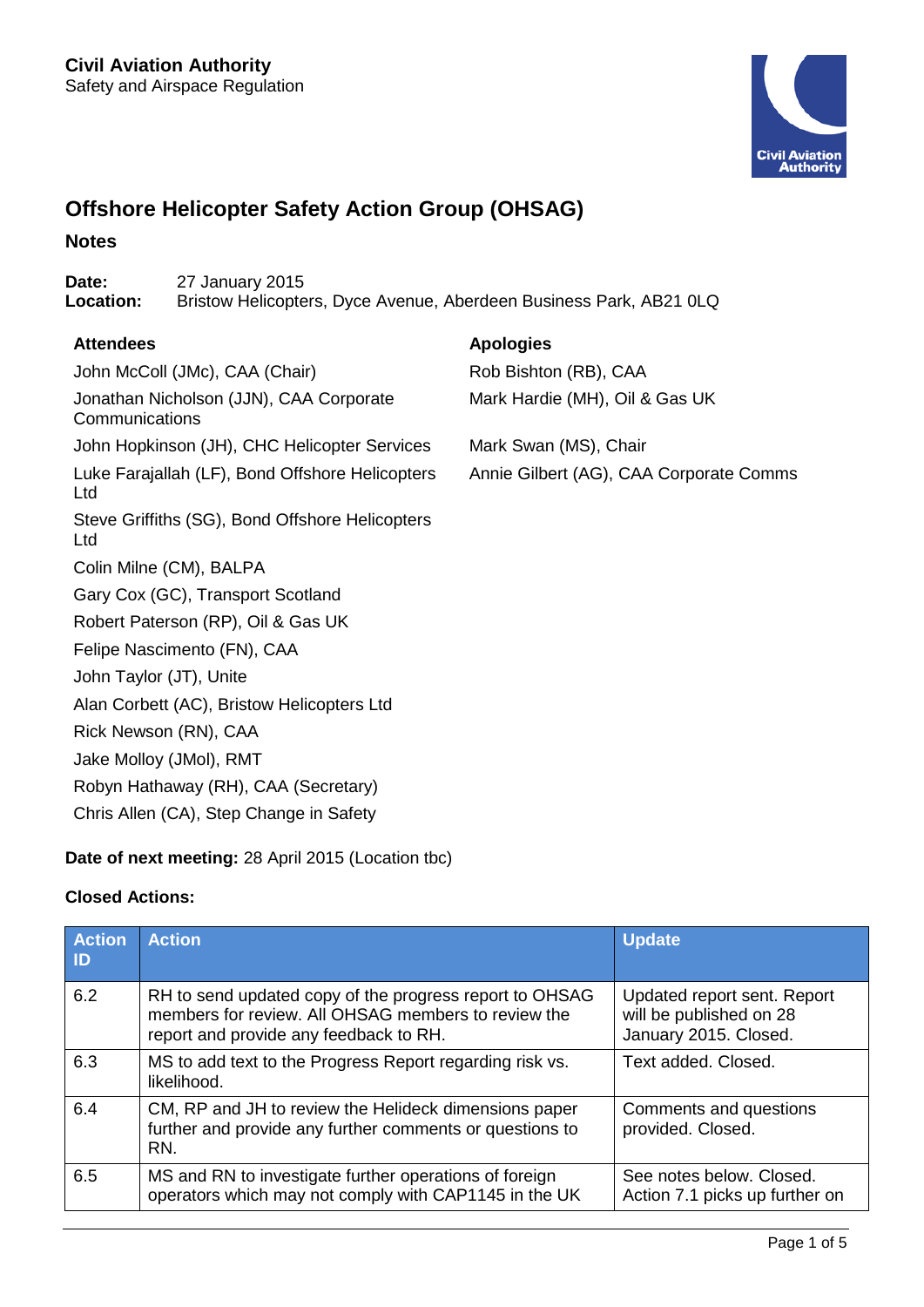| <b>Action Action</b><br>ID |                             | <b>Update</b> |
|----------------------------|-----------------------------|---------------|
|                            | and provide feedback to LF. | this.         |

### **Ongoing Actions**

| <b>Action</b><br>l ID | <b>Action</b>                                                                                                                                                                                                           | <b>Name</b>                          |
|-----------------------|-------------------------------------------------------------------------------------------------------------------------------------------------------------------------------------------------------------------------|--------------------------------------|
| 6.1                   | MS to invite the Irish NAA to the next OHSAG meeting in January<br>2015.                                                                                                                                                | Robyn Hathaway                       |
| 6.6                   | JJN and AG to create a proposal for the group regarding<br>communications for the OHSAG including ideas of what can be done<br>and how they can be managed, the proposal to be circulated to the<br>group once created. | Jonathan Nicholson,<br>Annie Gilbert |

# **New Actions**

| <b>Action</b><br>$\mathsf{ID}$ | <b>Action</b>                                                                                                                                                                                | <b>Name</b>              |
|--------------------------------|----------------------------------------------------------------------------------------------------------------------------------------------------------------------------------------------|--------------------------|
| 7.1                            | RN to liaise with EASA regarding a meeting between North Sea NAAs<br>and engage with them through the EASA Collaborative Working<br>Group.                                                   | <b>Rick Newson</b>       |
| 7.2                            | JN to take forward suggestions made by OHSAG members regarding<br>communicating progress to the workforce and how to progress these<br>suggestions.                                          | Jonathan Nicholson       |
| 7.3                            | RH to add OHSAG review feedback report to the April OHSAG<br>agenda.                                                                                                                         | Robyn Hathaway           |
| 7.4                            | FN to arrange for the paper addressing A13 to be forwarded to the<br>group as a more formal consultation request with clear instructions on<br>how to respond with comments.                 | <b>Felipe Nascimento</b> |
| 7.5                            | RNto liaise with the CAA MET specialists and MET office to arrange<br>for the data used to be reviewed and feedback to the group.                                                            | <b>Rick Newson</b>       |
| 7.6                            | JMc to identify and inform CA of CAA attendance at the Step Change<br>event on 5 March.                                                                                                      | John McColl              |
| 7.7                            | JMc to seek clarification on which body is responsible for driving<br>forward the work on pilot EBS and confirm with CM. Agenda item to be<br>added to next OHSAG for an update on progress. | John McColl              |

## **Notes from the meeting**

JMc gave apologies on behalf of Mark Swan who was unable to attend the meeting.

# 1. **Review Actions from previous meeting**

Actions 6.2, 6.3, 6.4 and 6.5 from the previous meeting were closed.

Action 6.1 remains open and the Irish NAA will be invited to the April 2015 meeting.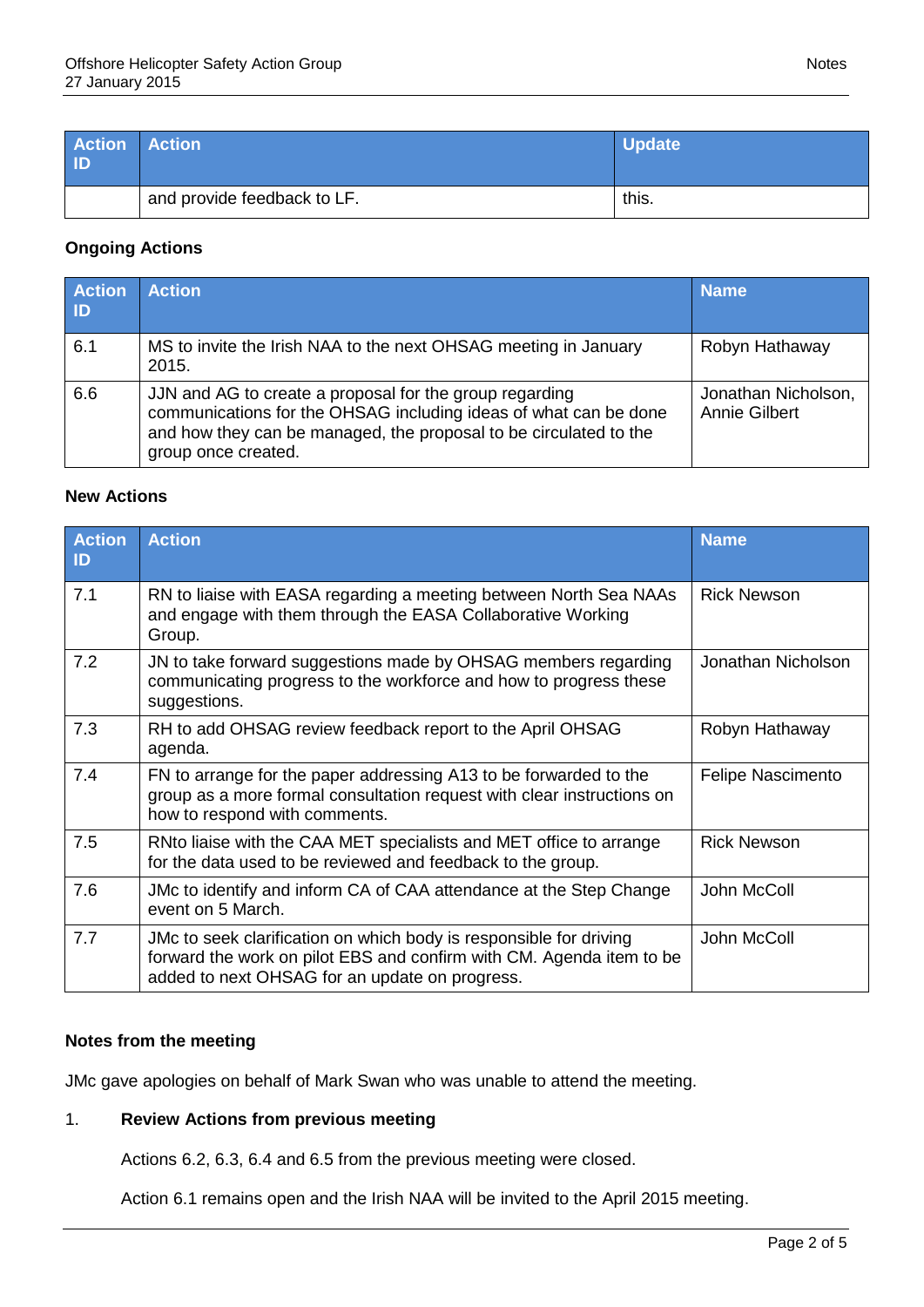JN updated the group that a proposal for the group regarding communications for the OHSAG would be circulated during the final week of January.

Action 6.5 was discussed at length; RN updated the group that a number of Flight Operations Inspectors were being trained to carry out Safety Assessment of Community Aircraft (SACA) inspections, which would give the CAA legal powers to inspect community aircraft operating within the UK. LF expressed that it was important that other operators were given the opportunity to participate in the OHSAG.

#### **Action: RN to liaise with EASA regarding a meeting between North Sea NAAs and engage with them through the EASA Collaborative Working Group.**

### 2. **Update on Progress Report**

JMc gave a brief update on the Progress Report, which was due to be published on 28 January 2015 at 10.00 am. JN confirmed that the Press Release would be sent to the Group on 27 January, and advanced copies would be provided to MPs and other interested parties early on 28 January. The Group agreed that the Progress Report provided an encouraging view of progress so far.

CM mentioned that a significant amount of work had gone into pilot training and his recent experiences had highlighted improvements.

A lengthy discussion took place regarding how best to communicate the contents of the report to the workforce, as the group felt that a Press Release and the Progress Report would may not be widely read. Suggestions were made regarding writing articles to appear in magazines and interactive days where passengers could talk to pilots. JN agreed to investigate further what could be done, and to contact the various press offices of OHSAG attendees to ask for further help.

**Action: JN to take forward suggestions made by OHSAG members regarding communicating progress to the workforce and how to progress these suggestions.**

### 3. **OHSAG Review Feedback Report**

This item was deferred until the April meeting.

### **Action: RH to add OHSAG review feedback report to the April OHSAG agenda.**

#### 4. **Review CAA Progress against Actions**

FN introduced the paper regarding Action A13 – Certification System for Helidecks and asked for any comments. RP asked whether the paper was being presented as a consultation as it was not clear and there were concerns with the proposals. It was agreed that the paper would be sent to the group again in a more formal consultation with clear instructions on how and when to respond.

**Action: FN to arrange for the paper addressing A13 to be forwarded to the group as a more formal consultation request with clear instructions on how to respond with comments.**

### 5. **Review Helicopter Operators' progress against recommendations**

All operators confirmed that there were no major issues on progress.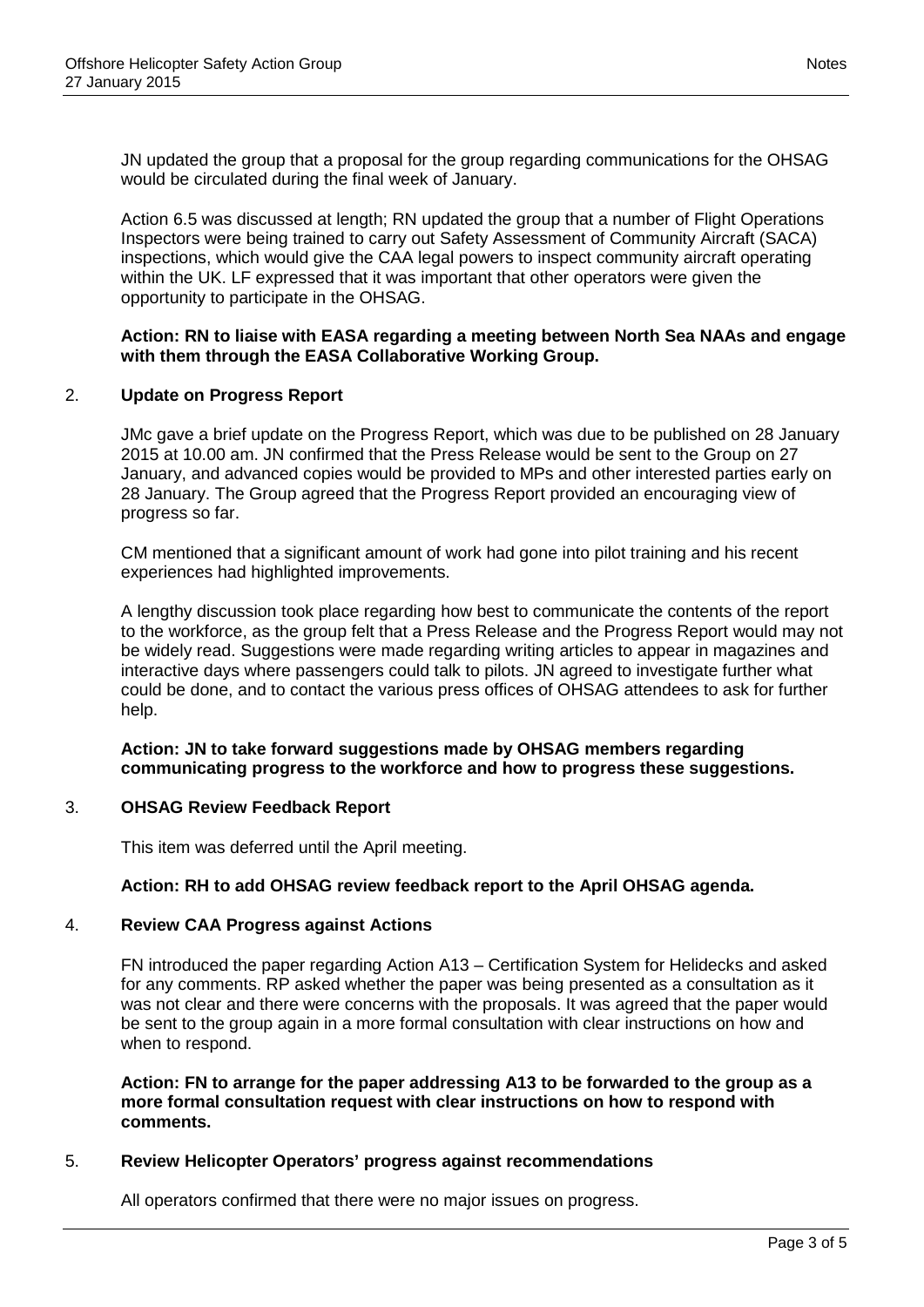LF mentioned that there was a concern regarding the impact of the restriction in flying in Sea State 6 conditions. The data originally used to assess the impact of this restriction had implied that the impact would be limited, however recent weather conditions had shown that the impact was much higher than originally thought. JH and AC confirmed that CHC and Bristow were experiencing similar issues, however all acknowledged that the impact could be down to possible abnormal weather conditions.

RN agreed to discuss impact and review the data with the MET specialists and check whether the data used over the last three years showed whether the frequency of abnormal weather conditions were higher than normal and the geography of where the 6m swells had been in order to review the data.

#### **Action: RN to liaise with the CAA MET specialists and MET office to arrange for the data used to be reviewed and feedback to the group.**

#### 6. **Review Oil & Gas industry progress against recommendations**

RP updated the group on the Joint Industry Helicopter Operator Auditing Project:

- A project road map was issued on 19 December outlining key activities. The aim is to have a fully functioning online 'toolbox' in place by the end of Q1 2015. The tools will include audit schedules, pre-audit questionnaire, auditing template and helicopter operator feedback form. The auditing template will be further refined in Q2 2015.
- The online auditing portal containing industry agreed auditing tools was opened to the working group on 11 January 2015.
- O&GUK are continuing to develop their relationship with HeliOffshore.

The group agreed it would be useful to have an update on this project at the OHSAG meeting in July 2015.

RP mentioned that he was keen to see the outcome of the NUI report. FN mentioned that the draft report had been received and was being reviewed. JMc mentioned that it was hoped the paper would be available to present at the April OHSAG.

CA gave a brief update on behalf of Step Change; a good outcome had been agreed for the measuring of the workforce in terms of passenger size, although there were a few logistical challenges in meeting the 1 April date. CA asked for his thanks to be passed to Dave Howson in his supportive and pragmatic approach to finding a solution.

### 7. **Stakeholder Engagement Plan**

It was agreed that this agenda item had been covered under item number 2.

### 8. **Determine content to brief to Government officials, stakeholders groups and the media**

It was agreed that this agenda item had been covered under item number 2.

#### 9. **AOB**

CA mentioned that there was a Step Change event due to be held on 5 March, and that there was currently no confirmed CAA attendee. JMc agreed to identify someone and confirm to CA.